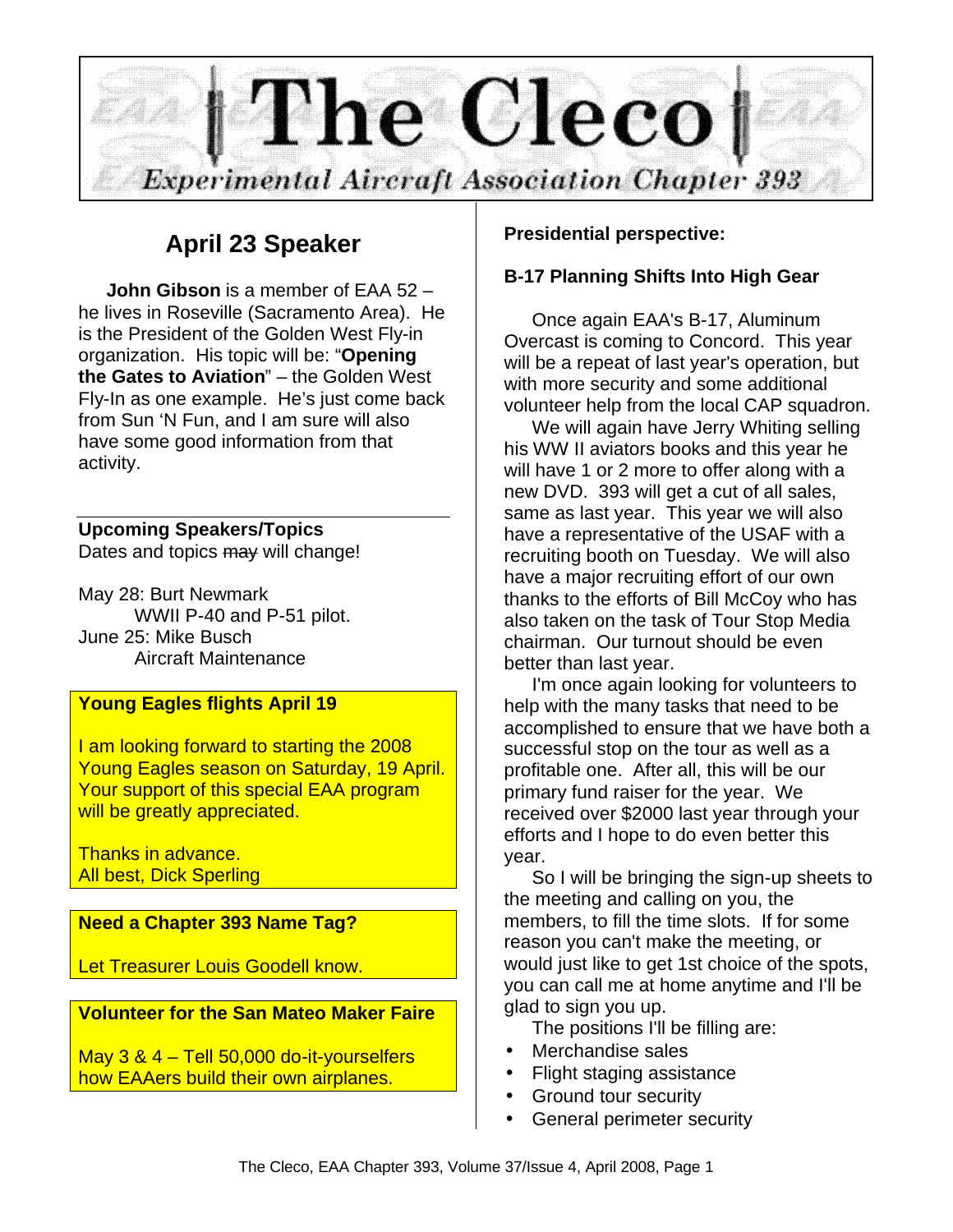- Set-up (Monday)
- Take down (Thursday)
- Retrieval pilots/drivers of the lucky winners of the free B-17 flight to Napa. Remember that for every hour you work

you get one chance in the B-17 ride lottery.

#### **SF EAA'ers Get Involved In The Maker Faire**

Almost 3 weeks ago I received a call from David Hipschman, publisher/editor of the EAA magazines. He asked if I would be willing to help EAA participate in the Maker Faire.

The Maker Faire, for those of you (myself included) unfamiliar with the event, is an event put on by the publishers of Make magazine. Make is aimed at the 20 somethings who are into building things.

It seems that David, a recent bay area resident and former SF Chronicle employee became acquainted with the publisher of Sebastapol based Make and they decided that the EAA would be a perfect match with Make's readers. So the EAA was invited to have a presence at this year's event. David was looking for some chapter leaders to organize a display for the event that takes place on May 3&4. He contacted myself and a few others and asked us to jointly plan an EAA information and education operation for the show.

I volunteered my services as coordinator, having just successfully completed a similar event for Golden West at the Calif. Capital Airshow in Sacramento a few weeks earlier.

The plan is to have several projects in various stages of completion on hand as well as many different types of aircraft parts to serve as examples of what it is to build an airplane.

Along with this we will need several EAA'ers to talk to the 60,000 expected attendees. It should be a great opportunity to spread the word about home building and aviation in general to an interested audience. Let me know if any of you would like to participate.

#### **1st Dinner Meeting a Success**

We had our 1st dinner meeting last month and the turnout was better than expected. I counted 21 people who took advantage of the opportunity to get dinner and some great hangar flying. The food was ready by 6:30. The menu consisted of hot dogs/buns, chili, vegetarian spaghetti, green salad, potato salad, cookies, coffee/tea and cold water/sodas. We set up some temporary tables in the terminal building provided by the MDPA prez. Pat Miller. Thanks Pat. It was my impression that most everything came off with minimal problems. However there is always room for improvement, so along those lines in the future the plan is to keep on serving right up until the meeting starts at 7:30, unlike last time. So there will be food available for all who want it regardless of their arrival time. Now, for the bottom line. We had several people volunteer to provide food and they were reimbursed for their expenses. It seems that even after the expenses we made a few bucks. Since the goal was to do this at cost, I look on this experiment as a success. We will be continuing the dinners for the foreseeable future.

The one thing we need to be assured of making this activity a continued success is to find someone who would be willing to take on the running of it. So I'm looking for someone who would be willing to take on the responsibility of coordinating this activity for the club on an ongoing basis. I will continue to do it for now but for the long term I need to find someone to run it for me. Here is an opportunity for a public service minded 393 member to give something back to the chapter. Many of us already donate our time and energies in other ways and I can't ask them to take on additional duties. So, if you think that this would suit your talents, please contact me and we can discuss what is involved. It really only amounts to a few hours a month at most, so it should be easily accomplished. There are plenty of volunteers willing to help with the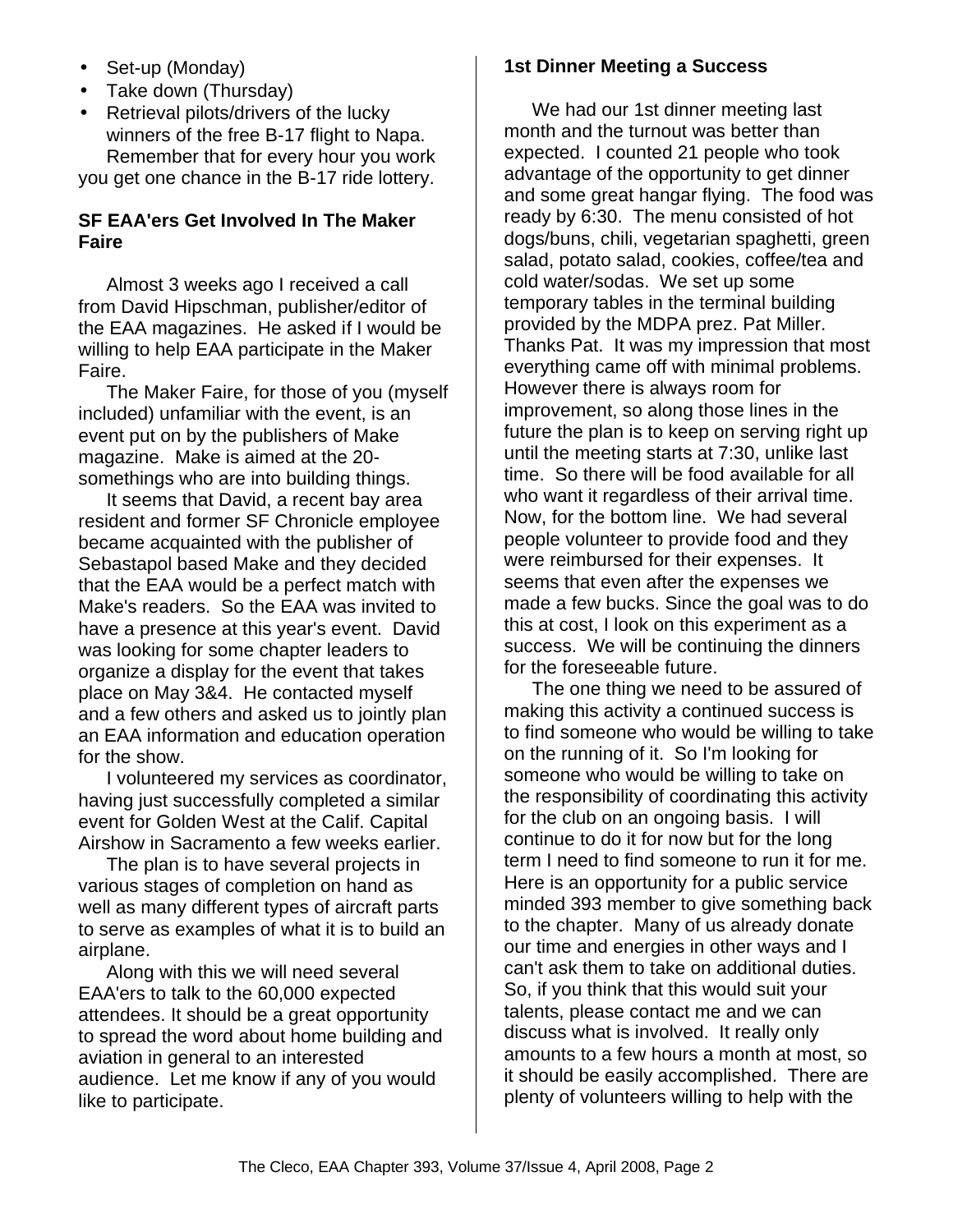food, we just need someone to organize the effort.

### **Progress is Good!**

At the last meeting several items came up for a vote. They are as follows:

We have approval to enter into an agreement with MDPA to share their new facility. This will cost us \$600/year. The money to pay for this increase comes from the next item approved.

I proposed a \$5 increase in the membership dues for the next year, increasing them to \$25/year. After some discussion it was decided to raise it to \$30/year. This was approved. I have decided to implement this as of 5/1/08. This will give the members who still haven't gotten current for the next year an opportunity to do so at the old rate.

I received approval to purchase more safety vests, as well as approval to have our chapter name embroidered on the back.

Just to show that we didn't go completely wild taxing & spending (after all this is an election year), approval of \$1,000 for the club to purchase a good video projector was rejected. It looks like we will have to get by borrowing Pat & Tracy's for now until the one from the MDPA materializes in the new facility. We may revisit this issue next year. After all, this was high on the wish list of BOTH last year's V.P. and our current V.P. as necessary for their programs.

### **Controversy Strikes 393!**

A motion was made by Bob Rudolph to have the Pledge of Allegiance recited at the opening of the monthly meeting. The motion passed with overwhelming support.

In order for this to take place it was suggested that a flag would need to be procured. To this end Duane Allen offered to provide an extra one from his hangar.

So it has been left to me to implement this. I find myself in a very difficult position, as I didn't vote for it. The 1st thing is to find someone to lead this activity. That shouldn't

be hard, given the support indicated by the vote. So I will limit my involvement to calling for a volunteer to lead this activity.

At the break, one of our newer members approached me with the concern that they would feel singled out by this activity. They could not participate due to the fact that they are not a U.S. citizen. They expressed legitimate concerns as to how they would be viewed by the group. I believe that many others might also fit into this category. So it's not just me who has a problem with this issue.

I don't believe that this activity has any place at a meeting of the EAA chapter. My reasons for opposing this proposal are as follows. I feel that this was proposed as a purely divisive measure. It has been my experience that the most vocal proponents of such loyalty tests want nothing more than to publicly intimidate those less comfortable with public declarations of patriotism. I firmly believe that the overwhelming show of support at the vote was nothing more than members fear of being seen not supporting this blunt instrument of the McCarthy era. To be seen not voting for this overt sign of patriotism is to somehow be viewed as less American.

My response to that is that talk is cheap. Just because someone stands up and repeats something in public doesn't provide any proof that he believes it. Furthermore, I find the idea that I must perform this ritual, just to make someone else feel good about themselves, to be offensive.

So, I don't do it. Furthermore, as long as I'm president of this club, I will make sure that only those members that truly want to participate in this activity do so. It is my job to make sure that all those who attend the meetings feel welcome. I don't want anyone to feel pressured by this or any other activity.

As a new member way back in 1988, I felt intimidated by the introduction part of the meeting. I expressed this to the then president and from that point on whenever the intro portion of the meeting began it was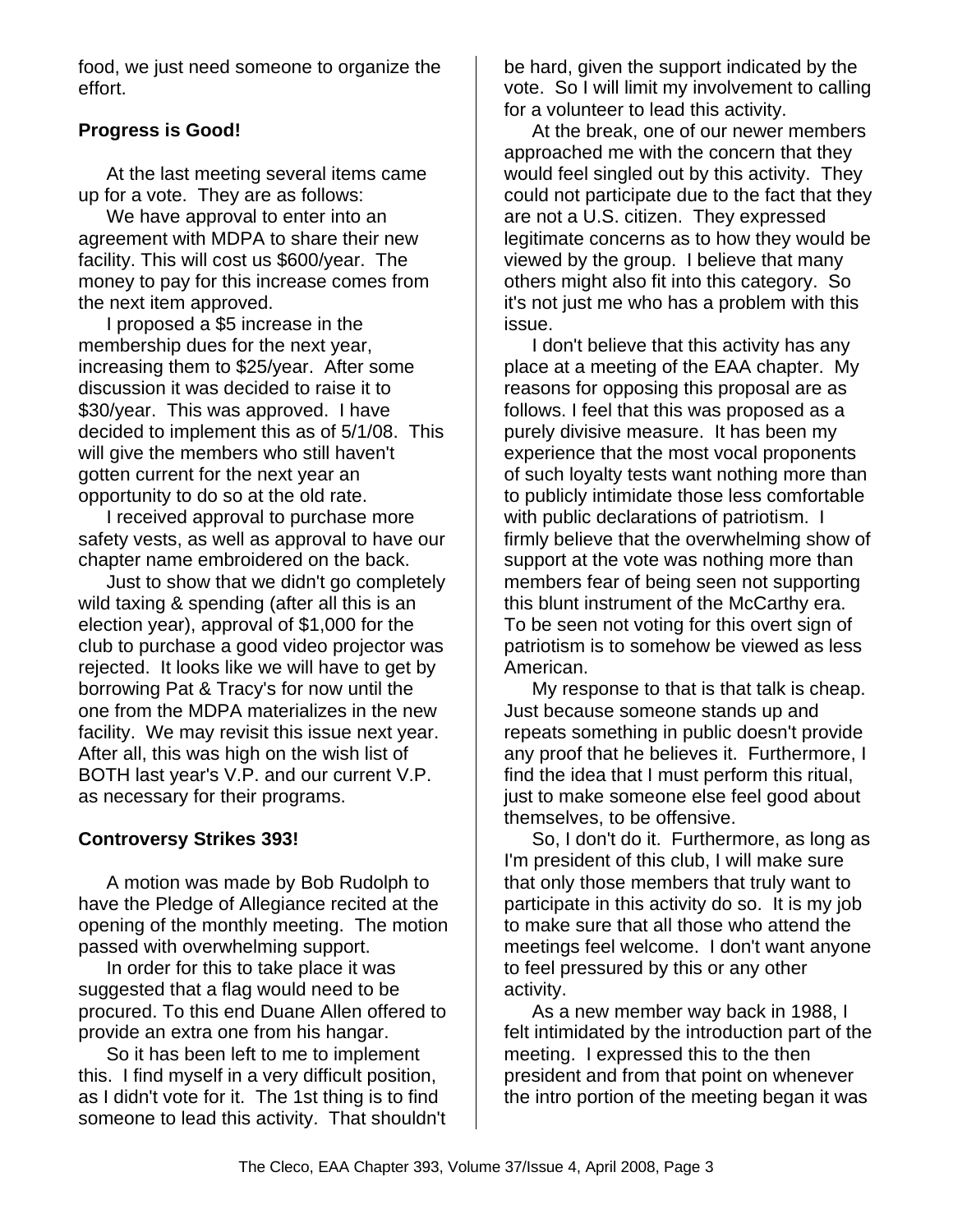announced that participation was strictly voluntary.

So I plan to make it perfectly clear that participation in this new activity is also strictly voluntary and no one who isn't completely comfortable with the practice need participate.

I plan to sit and respectfully witness, whoever so desires, pledge allegiance to the flag. I invite any and all so inclined to join me.

#### **Fly Outs Revitalized** by Scott Achelis

This months Fly-out will be on **Saturday, April 26th** (first Saturday following the 4th Wednesday of the month). We will be flying to the **Calaveras County Airport** (KCPU) in San Andreas, CA, to enjoy their **Fly-In & Open House** 8am – 5pm. There will be aircraft static displays, local non-profit food vendors, classic car and military vehicle displays, \$5 scenic airplane rides, radio control airplane displays and more!

#### For further information, go to: http://www.co.calaveras.ca.us/departments/ admin/airport.asp

You can also contact Kathy Zancanella: kz@mlode.com or Larry Mersek: 1rv6flyer@internet49.com or call for airport information: (209) 736-2501 Watch for updated information from EAA.393.Flyouts@Gmail.com sent the week of April 21st.

Fly-outs are usually scheduled on the Saturday following our regular monthly meeting. If the weather's not conducive for flying, the event is often postponed to the following Saturday. Watch for information regarding the Fly-outs that is sent via email from EAA.393.Flyouts@Gmail.com; and be sure to contact that web address and give us your email if you haven't been receiving Fly-out information.

#### **Membership matters** by Bill McCoy

The next few months will be fast and furious as Chapter 393 gears up for several exciting events. With the B-17 event, the Maker Faire show, and the Golden West Fly In, our plate is pretty full. In light of all this, the membership BBQ has been set for the June meeting. More details will come in the May newsletter.

As always, remember that each of these events is an opportunity for our members to enjoy the activity and share that enjoyment with the surrounding community.

#### **On the Radar Screen**

#### **Saturday, April 26th 8am - 5pm Calaveras County Airport (KCPU) Fly-In & Open House**

http://www.co.calaveras.ca.us/cc/Calaveras Home/AirFairAnnouncement.aspx

#### **Colonel Herb Ross Stockton EAA Chapter #1432 Fly-IN / BBQ Saturday, May 10th. 11am-2pm.**

The Colonel Herb Ross Stockton EAA Chapter #1432 is pleased to invite you and your members to our first Chapter BBQ! Please join us on Saturday May10th at the Stockton Metropolitan Airport. Airplane parking will be at the intersection of Taxiways Bravo and Juliet. Vehicle access is through Gate 16. We look forward to meeting you and your members!

Craig Vincent, Chapter Vice President http://www.stocktoneaa.org/BBQ.htm

#### **Golden West Regional Fly-in Announces 2008 Theme "Flying Together"**

Marysville, California (March 26, 2008) Golden West Regional Fly-in & Airshow announced today that "Flying Together" is the theme for the 2008 event that will be held on June 6, 7 & 8 at Yuba County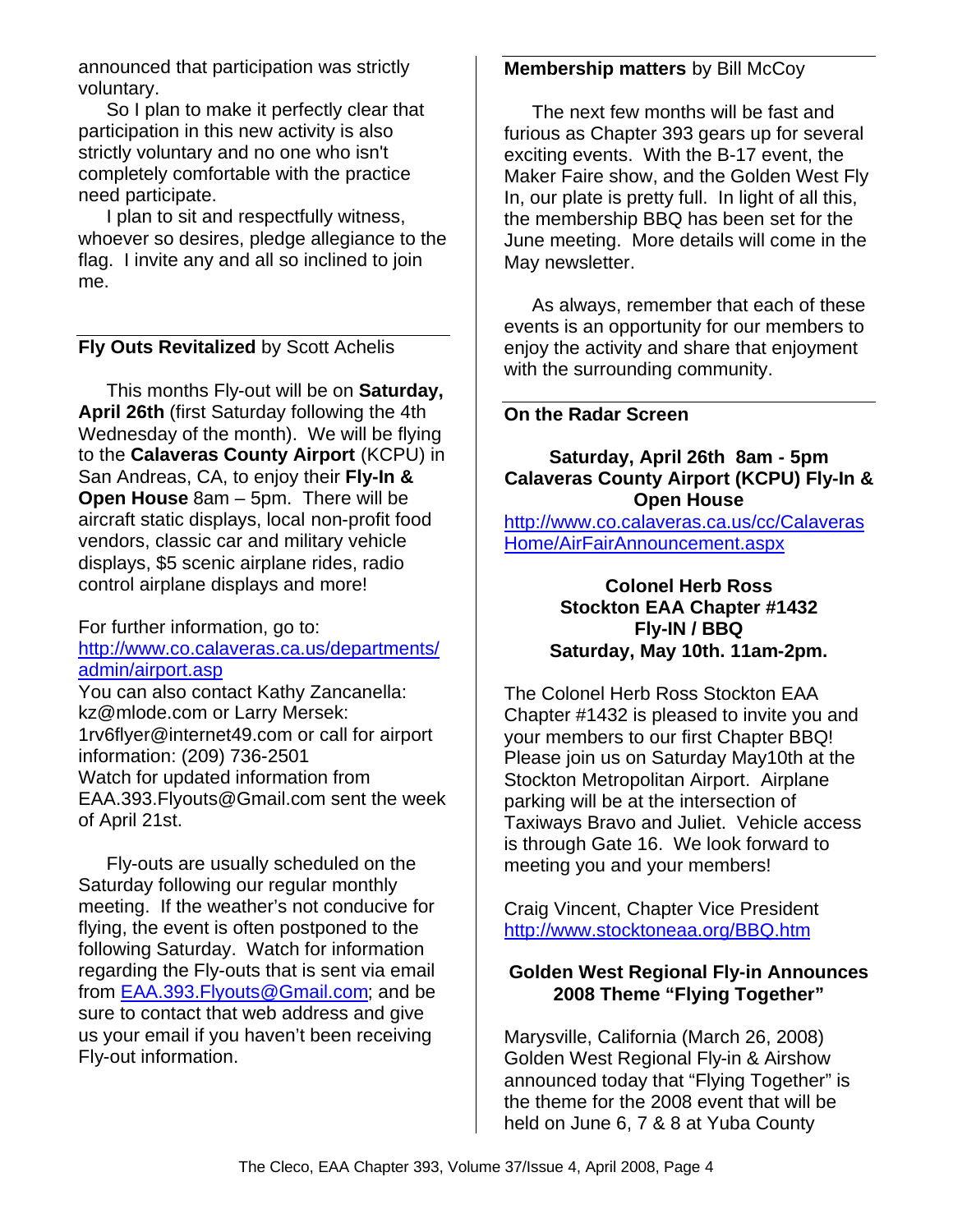Airport (MYV). "Flying Together" is about aviation enthusiasts from all over the West gathering to celebrate their shared love of flight and sharing this with the public. Over 1,000 aircraft, from single seat ultralights to the latest military jets, will flock to Yuba County for this aviation convention, which is open to the public.

http://www.goldenwestflyin.org/

#### **Rich Henne reminded members of the CAF meetings held in Oakland.**

http://www.goldengatewing.org/join/about\_us.cfm

#### **EAA 393 General Meeting Report** March 26, 2008

President Ken McKenzie opened the meeting with a welcome for members and guests.

Among our visitors was George S. (Bud) Cole, a retired Aeronautical Engineer / Pilot / A & P / Aircraft Designer. He would be pleased to help with any design issues that might arise among builders in our Chapter. He is one of the original members of St. Louis Chapter 32. His son Bill was also in attendance. Contact him at BudCole@SBCglobal.com or 925 285 0807.

### **Business:**

Our treasurer, Louis Goodell, reported \$1,740.18 in our checking and \$2,648.31 in our savings accounts.

Dick Sperling reminded members of the next Young Eagle event on April 19.

For the B-17 visit, Ken McKenzie has a list of WW II veterans, including some who were B-17 pilots.

President Ken McKenzie asked the members to approve an agreement with MDPA to jointly use the original terminal building (most recently occupied by Budget Rent-A-Car) for our meetings, Young Eagles rallies, picnics, and Holiday Party. See the President's Perspective for more details on this and other budget actions.

Member Bob Rudolph proposed that we start each meeting with the pledge of

allegiance.

http://en.wikipedia.org/wiki/Pledge\_of\_Allegi ance A motion was made, seconded and passed to do so. Duane Allen noted that he had a suitable flag and pole.

#### **Presentation:**

Vice President Bill Reining introduced Sarah Ratzesberger and her boss, Karen Reyna from the National Marine Sanctuary Program. The program's web site is: http://farallones.noaa.gov/seabirds.html Sarah reviewed the mission and activities of the program in this presentation: http://farallones.noaa.gov/pdfs/ecosystempr otection/pilotpresentation.pdf The Farallone Islands and the surrounding waters have the largest breeding colonies of sea birds in the US, as well as colonies of seals, sea lions and great white sharks.

An early sea bird restoration program for the common murre was cited as one of many examples of programs that are continually impeded by disturbances caused by low flying aircraft, boats too close, and people on foot.. The presentation at our meeting is part of a public education program designed to increase awareness of these problems.

Of particular note for pilots: There are several charted areas within ¼ mile of the coastline over nearby marine sanctuaries where aircraft must maintain at least 1000 feet AGL (2000 is recommended), or (in severe cases of harassment) face fines, jail, aircraft forfeiture and/or revocation of a pilot's airman certificate. The regulations governing these restrictions have been established not only by the FAA, but also by the U.S. Fish and Wildlife Service. Download the file titled, "Agencies with Overflight Restrictions" for a list of state and federal regulations and authorities related to aircraft disturbance at:

http://www.farallones.noaa.gov/pilots.html

- Q: Are they interested in an airplane ride?
- A: Sarah yes; Karen no.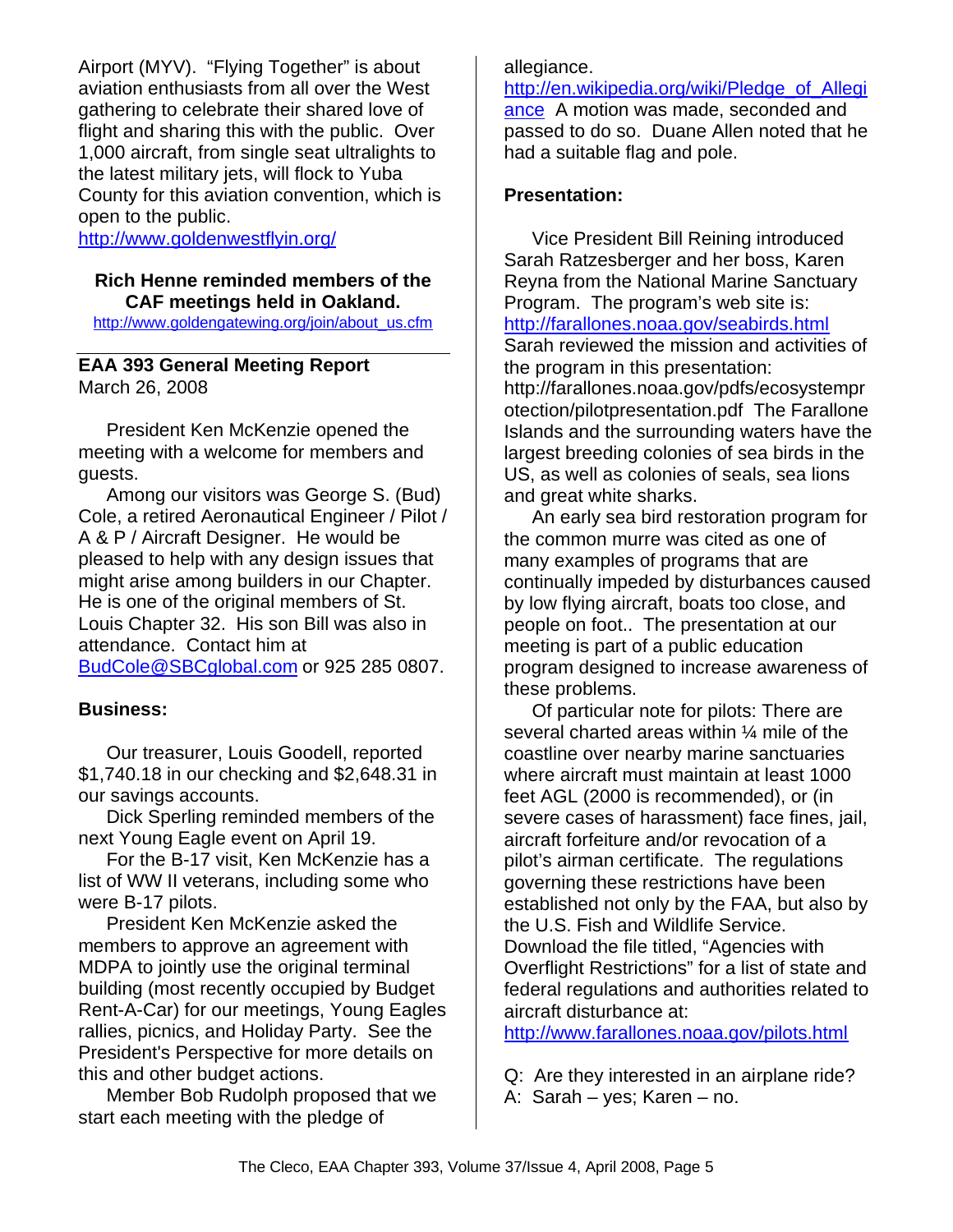### **EAA 393 Board Meeting Report**

April 1, 2008

Attending: Ken McKenzie, Guy Jones, Louis Goodell, Pete Mitchell, and Dick Sperling.

1. Louis Goodell, Treasurer, reported \$1,862.30 in checking and \$2,649.08 in savings.

2. Ken solicited advice on who might volunteer to lead the Pledge of Allegiance.

3. Dinner planning: The next meeting of MDPA is two days after our meeting. They expect to be in their new quarters, but we are not sure. We'll pick a place and announce it. If there's a change, it's not far to go. Last time there were 18 to 21 people at dinner, but only \$75 in the kitty. For the next dinner, Ken would like to continue with most of the same volunteers and bring in a few new people. Harvard will bring salad again; Ken will bring the hot dogs; Rob Hadley will be asked to bring a vegetarian dish again; Ken could also do chile or an equivalent dish. We still have plenty of paper supplies. Bill McCoy will be asked to be in charge of the beer, if any. Ken has the hot dog cooker until next time. Then it will probably live in the kitchen in the new quarters.

4. The San Mateo Maker Faire via EAA National has requested an EAA presence at the Faire in San Mateo May 3 & 4. The date is right after our B-17 event, so we will have tables, chairs and literature collected. There may also be a Golden West presence at the Faire. http://makerfaire.com/

5. The first Young Eagle event of the year is April 19. Young Eagles will sign up in the old terminal building where there will be a video setup which explains how airplanes work and provides entertainment while the kids wait. Dick Sperling would like to have a briefing for ground crews at 8 AM. Other details are still to be worked out. Dick reports that PSA is going to donate 500 gallons of fuel for our Young Eagles program. Sterling is not able to donate fuel at the present time. Dick would like pilots to keep track of how much fuel they use. Last year we flew 143 Young Eagles, so there is

approximately 3 gallons of donated fuel for each Young Eagle.

6. Ken reported that John Gibson (of Golden West fame) will be our speaker for April 23. John and Bill Reining will arrange the topic.

7. B-17 planning continues. Jerry Whiting, the aviation author from last time, will be there again, this time with 3 books and a DVD for sale. The DVD proceeds will go to the veterans center.

The Civil Air Patrol will help us with security this time, in exchange for free ground tours of the B-17. MDPA members may also volunteer to help with the B-17.

An Air Force recruiter will also attend for part of the time.

Bill McCoy is handling the media work this time around. He has met with the airport staff person who helps with media. It is not clear how much help the airport staff person can provide.

### **Fly Out to Petaluma** March 29, 2008

Seems like only the die-hards went on this trip. The weather was overcast, but not too low, so it was actually a fine flight. Duane Allen took his C-182RG with passengers Harvard Holmes and Guy Jones. Bob Belshe flew his yellow Lancair 235/320. Phil Jenkins flew his Glasair II S RG with passenger Tom Howard.



Lunch in the Two-Niner Diner in Petaluma.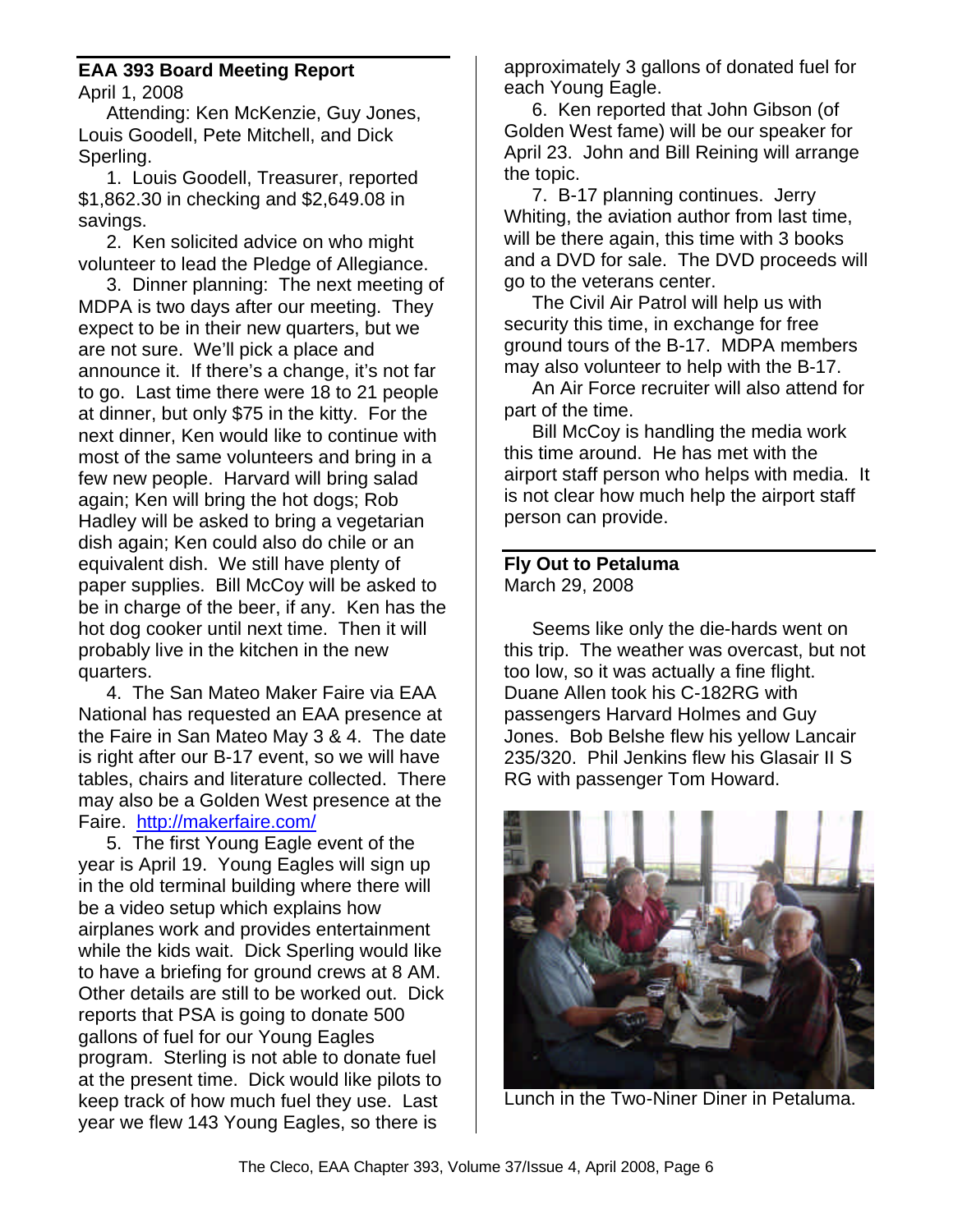

The Cessna 182RG in Duane Allen's air force.



Bob Belshe's yellow Lancair 235/320.



Phil Jenkins shows off his Glasair II S RG.

#### **Thanks to our Donors and Sponsors**



# **925 689 7220 or 676 5800**

www.alpinepastry.com

## **MTZ Auto Repair** *ASE Certified Warranty Technicians*

 *Family Owned and Operated 889 Howe Rd. Martinez, CA 94533*

**Lifetime Oil Change \$449.95 \$119.95 (**  *Never Pay For Another Oil Change For As Long As You Own Your Car*

 *COMPLETE AUTOMOTIVE SERVICE AND REPAIR*

*mtzautorepair@sbcglobal.net 925-228-9672*

**The Experimental Aircraft Association Chapter 393 of Concord, CA** P.O. Box 272725, Concord, CA 94527-2725 http://www.eaa393.org/ Email: nle@eaa393.org Officers/Appointees for 2008-2009 President: Ken McKenzie pres@eaa393.org 925 283 3119 Vice President: Bill Reining<br>
veep@eaa393.org 510 479 7260  $veep@eaa393.org$ Secretary Pete Mitchell secty@eaa393.org 925 685 3700 Treasurer Louis Goodell treas@eaa393.org 925 682 4198 Newsletter Ed. Harvard Holmes nle@eaa393.org 510 526 5347 Tech. Counselor Rick Lambert tc@eaa393.org 925 323 0041 Young Eagles Dick Sperling yec@eaa393.org 925 356 5656 Membership Bill McCoy members@eaa393.org 925 370 6511 Fly Out Coordinator Scott Achelis eaa.393.flyouts@gmail.com 925 935 7920 Government Affairs Rich Cunningham Ex-Vice President Scot Stambaugh ex-vp@eaa393.org 925 962 0255 Photographer Tom Howard photog@eaa393.org 925 933 6015 Photographer Charles Hester photog2@eaa393.org 925 228 2309 Webmaster **Harvard Holmes** webmaster@eaa393.org 510 526 5347